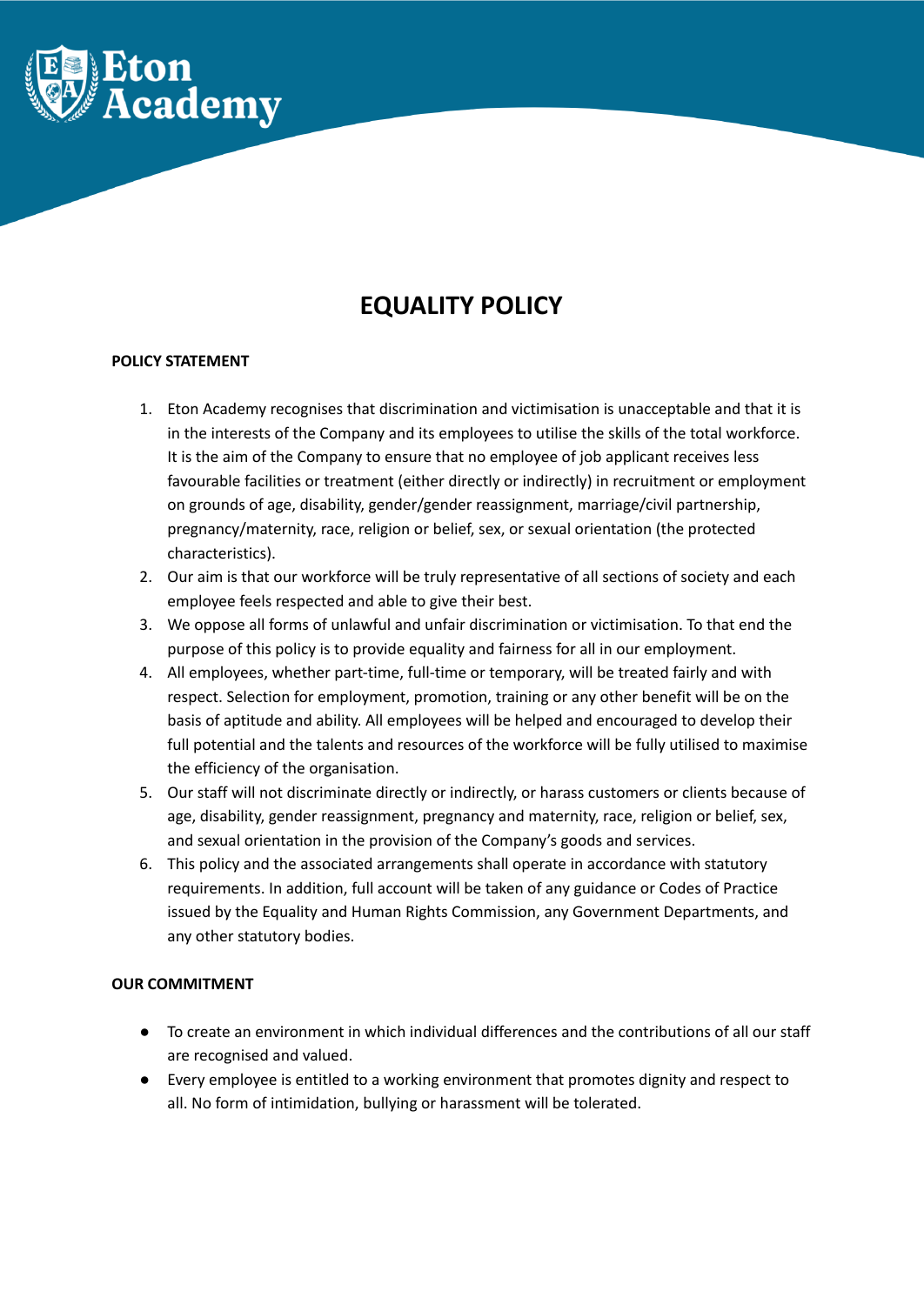

- Training, development and progression opportunities are available to all staff.
- To promote equality in the workplace which we believe is good management practice and makes sound business sense.
- We will review all of our employment practises and procedures to ensure fairness.
- Breaches of our equality policy will be regarded as misconduct and could lead to disciplinary proceedings.
- This policy is fully supported by senior management and has been agreed with trade unions and/or employee representatives.
- This policy will be monitored and reviewed annually.

# **RESPONSIBILITIES OF MANAGEMENT**

Responsibility for ensuring the effective implementation and operation of the arrangements will rest with the Chief Executive. Directors/Managers will ensure that they and their staff operate within this policy and arrangements, and that all reasonable and practical steps are taken to avoid discrimination. Each manager will ensure that:

- All their staff are aware of the policy and the arrangements, and the reasons for the policy:
- Grievances concerning discrimination are dealt with properly, fairly and as quickly as possible:
- Proper records are maintained.

Human Resources/Head Office will be responsible for monitoring the operation of the policy in respect of employees and job applicants, including periodic departmental audits.

# **RESPONSIBILITIES OF STAFF**

Responsibility for ensuring that there is no unlawful discrimination rests with all staff and the attitudes of staff are crucial to the successful operation of fair employment practices. In particular, all members of staff should:

- Comply with the policy and arrangements:
- Not discriminate in their day to day activities or induce others to do so: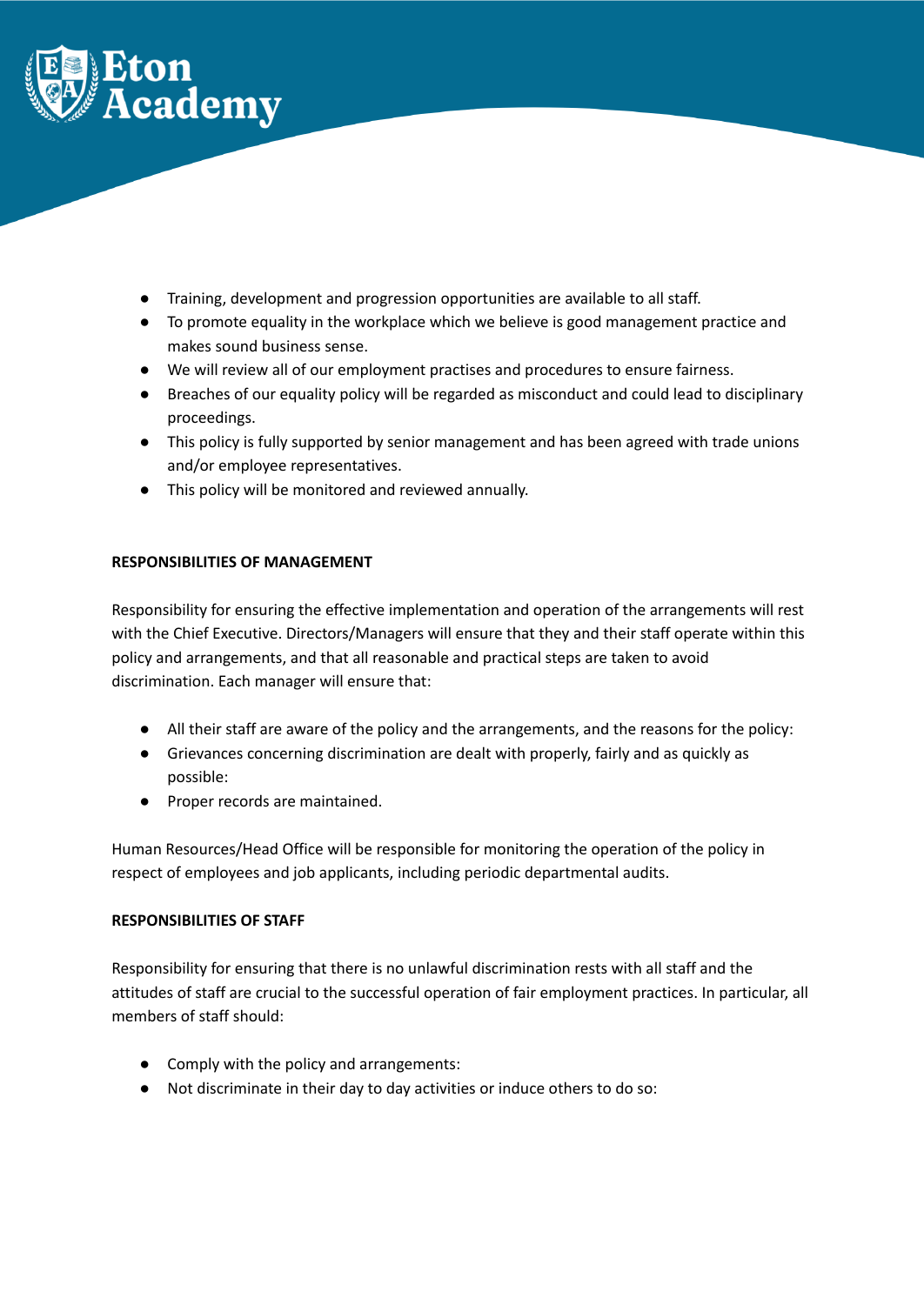

- Not victimise, harass or intimidate other staff or groups who have, or are perceived to have one of The protected characteristics.
- Ensure no individual is discriminated against or harassed because of their association with another Individual who has a protected characteristic.
- Inform their manager if they become aware of any discriminatory practice.

## **THIRD PARTIES**

Third-party harassment occurs where a Company employee is harassed, and the harassment is related to a protected characteristic, by third parties such as clients or customers. Eton Academy will not tolerate such actions against its staff, and the employee concerned should inform their manager/supervisor at once that this has occurred. Eton Academy will fully investigate and take all reasonable steps to ensure such harassment does not happen again.

## **RELATED POLICIES AND ARRANGEMENTS**

All employment policies and arrangements have a bearing on equality of opportunity. The Company policies will be reviewed regularly and any discriminatory elements removed.

# **RIGHTS OF DISABLED PEOPLE**

The Company attaches particular importance to the needs of disabled people.

Under the terms of this policy, managers are required to:

- Make reasonable adjustments to maintain the services of an employee who becomes disabled, for example, training, provision of special equipment, reduced working hours. (NB: managers are expected to seek advice on the availability of advice and guidance from external agencies to maintain disabled people in employment);
- Include disabled people in training/development programmes;
- Give full and proper consideration to disabled people who apply for jobs, having regard to making reasonable adjustments for their particular aptitudes and abilities to allow them to be able to do the job.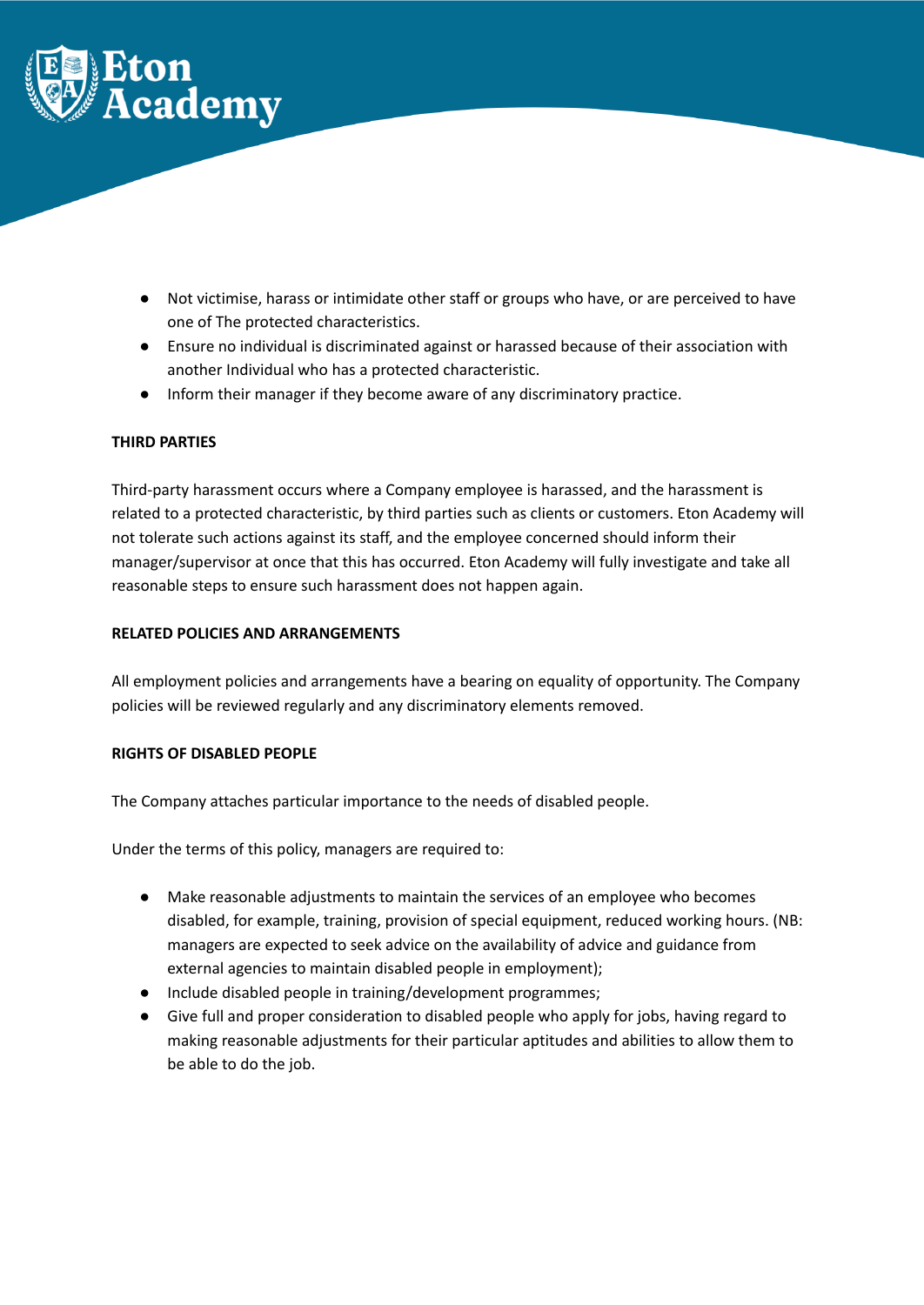

### **EQUALITY TRAINING**

A series of regular briefing sessions will be held for staff on equality issues. These will be repeated as necessary. Equality information is also included in induction programmes.

Training will be provided for managers on this policy and the associated arrangements. All managers who have an involvement in the recruitment and selection process will receive specialist training.

#### **MONITORING**

- The Company deems it appropriate to state its intention not to discriminate and assumes that this will be translated into practice consistently across the organisation as a whole. Accordingly, a monitoring system will be introduced to measure the effectiveness of the policy and arrangements.
- The system will involve the routine collection and analysis of information on employees by gender, marital status, ethnic origin, sexual orientation, religion/beliefs, grade and length of service in current grade. Information regarding the number of staff who declare themselves as disabled will also be maintained.
- There will also be regular assessments to measure the extent to which recruitment to first appointment, internal promotion and access to training/development opportunities affect equal opportunities for all groups.
- We will maintain information on staff who have been involved in certain key policies: Disciplinary, Grievance and Bullying & Harassment.
- Where appropriate equality impact assessments will be carried out on the results of monitoring to ascertain the effect of the Company policies and our services/products may have on those who experience them.
- The information collected for monitoring will be treated as confidential and it will not be used for any other purpose.
- If monitoring shows that the Company, or areas within it, are not representative, or that sections of our workforce are not progressing properly within the Company, then an action plan will be developed to address these issues. This will include a review of recruitment and selections procedures, Company policies and practice as well as consideration of taking legal positive action.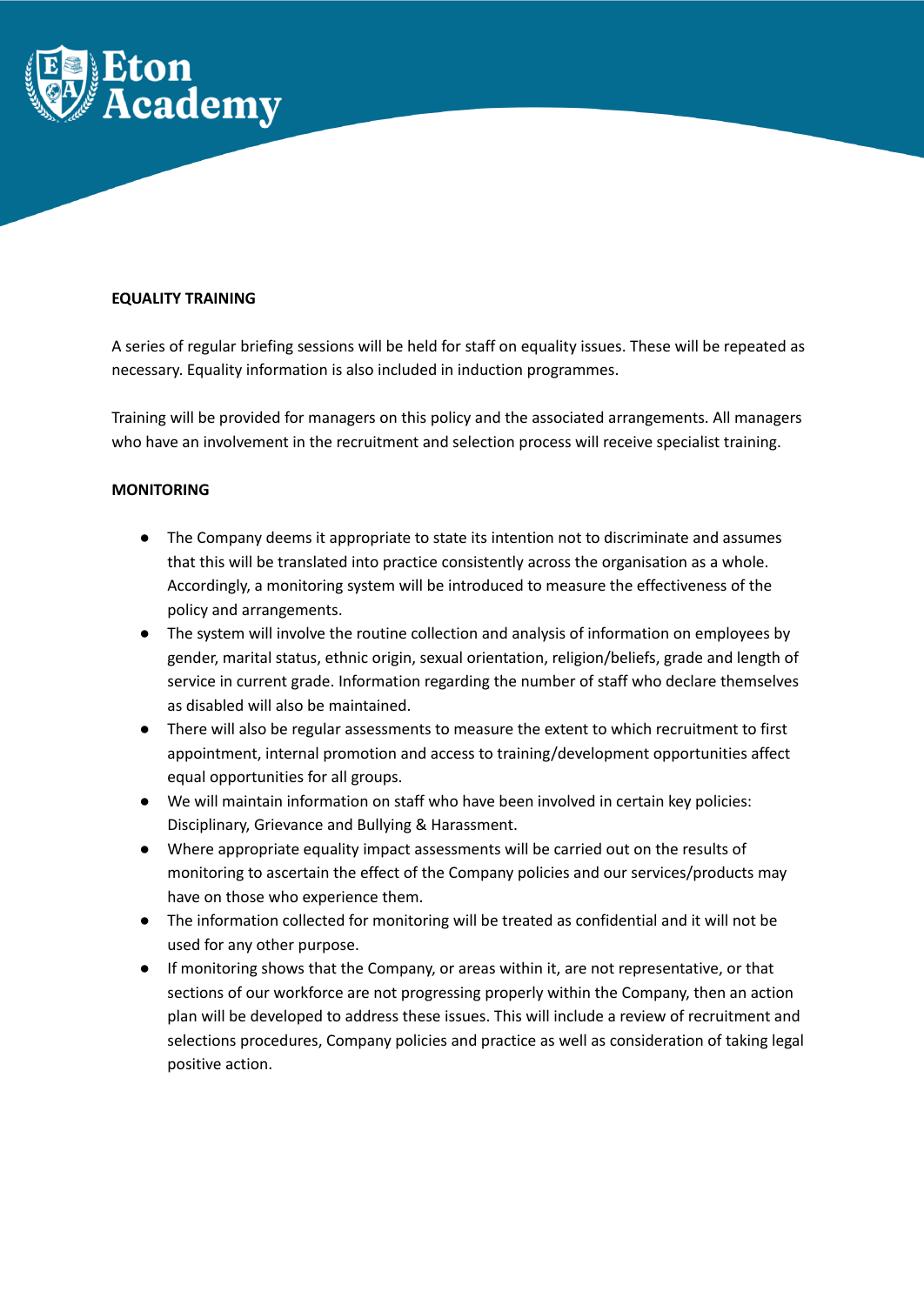

### **GRIEVANCES/DISCIPLINE**

Employees have a right to pursue a complaint concerning discrimination or victimisation via the Company Grievance or Harassment Procedures.

Discrimination and victimisation will be treated as disciplinary offences and they will be dealt with under the Company Disciplinary Procedure.

#### **REVIEW**

The effectiveness of this policy and associated arrangements will be reviewed annually under the direct supervision of the Company Chief Executive.

## **Equal Opportunities Policy Statement:**

Eton Academy believes that equal opportunities are important in order to:-

- Encourage the development of individuals' abilities, talents and potential to the full
- Attract potential students from the widest possible pool of talent.
- Meet its moral and legal obligations.
- Provide a working environment free from unlawful discrimination, harassment or victimisation.

Eton Academy has adopted the following Equal Opportunities Policy Statement: Eton Academy will seek to ensure that all students & staff are treated equally in all aspects of course provision, regardless of age, race, colour, nationality, ethnic or national origin, disability, gender, marital status, sexual orientation, political belief, religion, or irrelevant criminal conviction or other irrelevant characteristics. This policy will be widely promoted and copies will be freely available and displayed in the affiliate centre's offices.

At Eton Academy, we are always committed to the fair treatment of all students, in correspondence with the Equality Act 2010 (see below). We believe that everybody should have the same opportunities. We actively support the removal of barriers to assessment that could disadvantage learners who have special needs or experience extenuating circumstances.